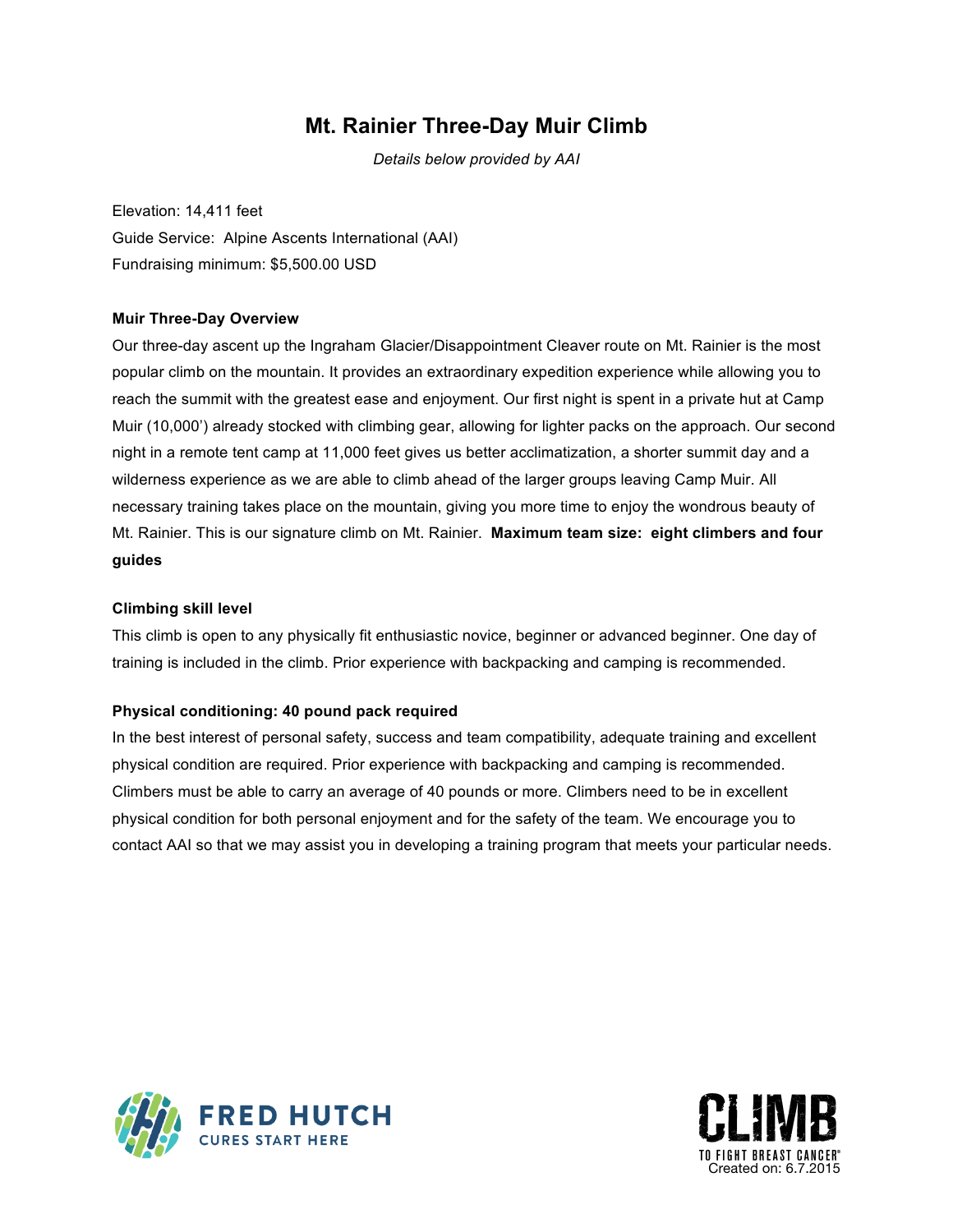### **Three-Day Muir, Mt. Rainier Climb Itinerary**

Climbers are required to arrive in Seattle the afternoon before our trip begins for a mandatory gear check. A thorough gear check ensures everyone is fully equipped and prepared to depart the next morning. Rental gear is fitted and packed at this time. The guide will also instruct you in Leave No Trace (appropriate wilderness practices) and discuss the National Park Mission Statement. You will then return to your home or hotel after the gear check.

Location: Alpine Ascents International office, Seattle **Duration: Approximately 2 hours.** 

A guide and our gear manager will give you an overview of the climb, answer all your questions and make sure you have all the necessary equipment or rental gear.

What to bring: Please bring your pack fully loaded with all required items from the gear list.

**Day 1:** On the first day of the climb, meet at the Alpine Ascents Office at 6:00 a.m., pack up the van and drive to Mt. Rainier. There we will meet the rest of the Alpine Ascents guide team. After breakfast we drive into Mt. Rainier National Park to a destination known as Paradise (5,400'). This beautiful area is the base for many nature hikes and is the starting point for our climb to Camp Muir (10,080'). After donning our packs, we hike Park trails to the snow line, and continue up to Camp Muir. The hike takes four to five hours, and we will stop to rest several times along the way. You will receive instruction on many topics such as moving efficiently on snow, glaciology and vulcanology. That night we sleep in our private hut at Camp Muir. The hut allows us to have further discussions on mountain topics and eat dinner in a private environment.

**Day 2:** After breakfast, we begin our training. We cover all aspects of self-arrest, crampon and ice axe use as well as proper rope techniques for climbing the mountain. After lunch, we pack our personal gear with tents and climb across the Cowlitz Glacier over Cathedral gap to Ingraham Flats (11,100' to 11,200' depending on where we camp). This two-hour climb allows us to train in rope management and glacier travel skills while bringing us to a beautiful and remote location at the base of the Ingraham Glacier, where we establish our high camp. Our guides will prepare the dining tent, boil water for our meals and give a detailed account of what will be required the next day. We go to bed early so that we can wake up around midnight and prepare for the summit climb.

**Day 3:** Summit day! We start our climb between midnight and 2 a.m. After getting dressed, we jump into the dining tent for breakfast and top off our water bottles. Our route depends on the time of year and



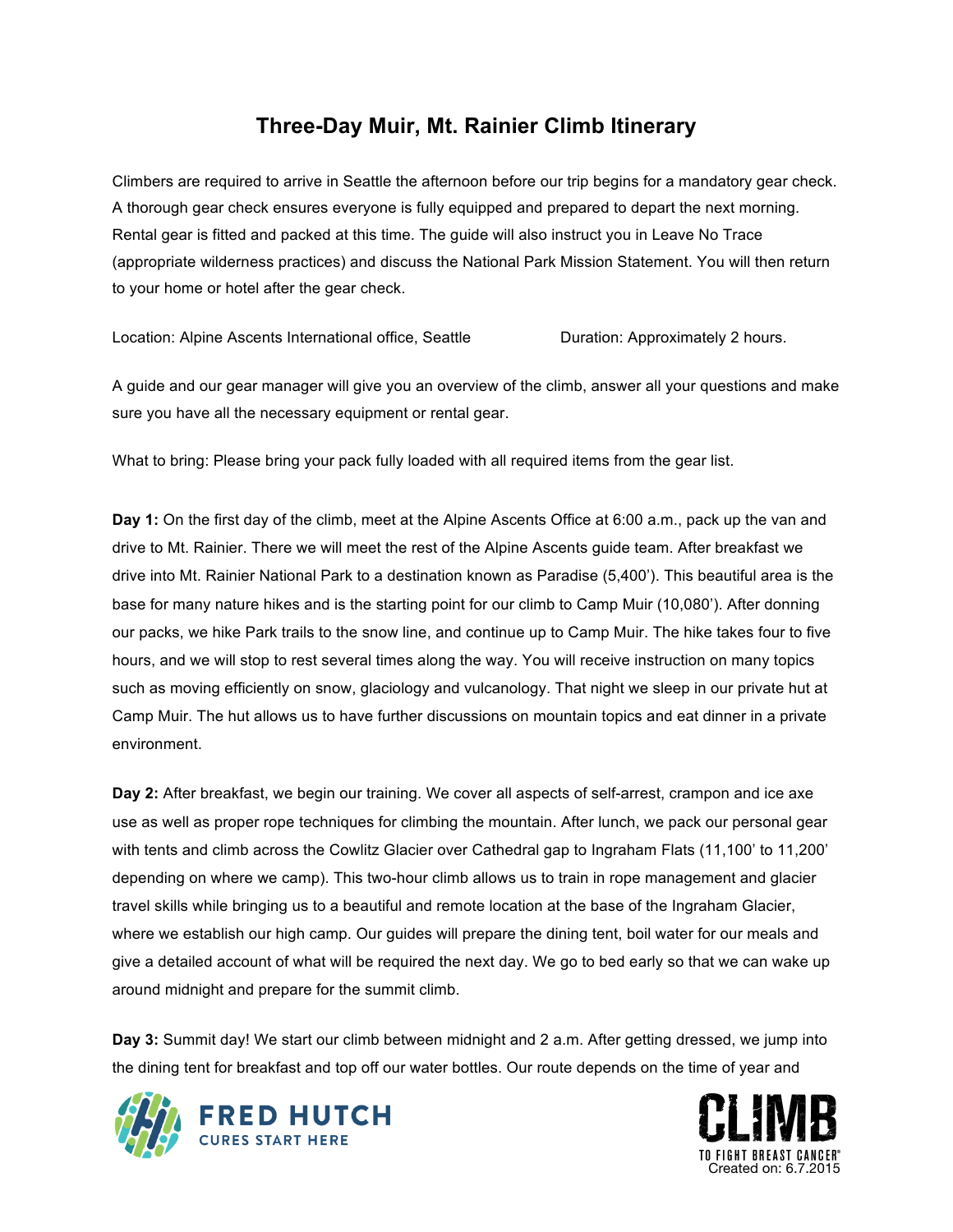conditions. We will either ascend the Disappointment Clever or the Ingraham Glacier Direct Route. As we are far ahead of those climbers coming from Camp Muir, we will have the mountain to ourselves. It takes four to five hours to ascend to the crater rim and then another half-hour to Columbia Crest, the main summit of Mt. Rainier. Along the way, we find routes around crevasses and seracs and make our way up the mountain, clipping our climbing ropes into fixed protection when necessary. We take short rests to hydrate and eat. As it is often cold, these rest stops are frequent but short in duration. Our goal is to keep a moderate yet steady pace, which allows us to keep warm during the early morning hours. After reaching the Crater Rim, we take a longer break and, if all is good, head across the crater itself to Columbia Crest.

After celebrating and taking photos at the summit, we descend carefully back to Ingraham Flats. Here we pack up our camp, rope up and climb back down to Camp Muir. Much of our gear will be left here for other future expeditions. From Camp Muir, we carry our personal gear back to Paradise and then drive back to Seattle for an evening of dining and fun.

### **Mt. Rainier Muir Climb Gear List**

For a current list of required gear please visit**:** [https://www.alpineascents.com/climbs/mount-rainier](https://www.alpineascents.com/climbs/mount-rainier-climb-muir/gear-list/)climb-muir/gear-list/



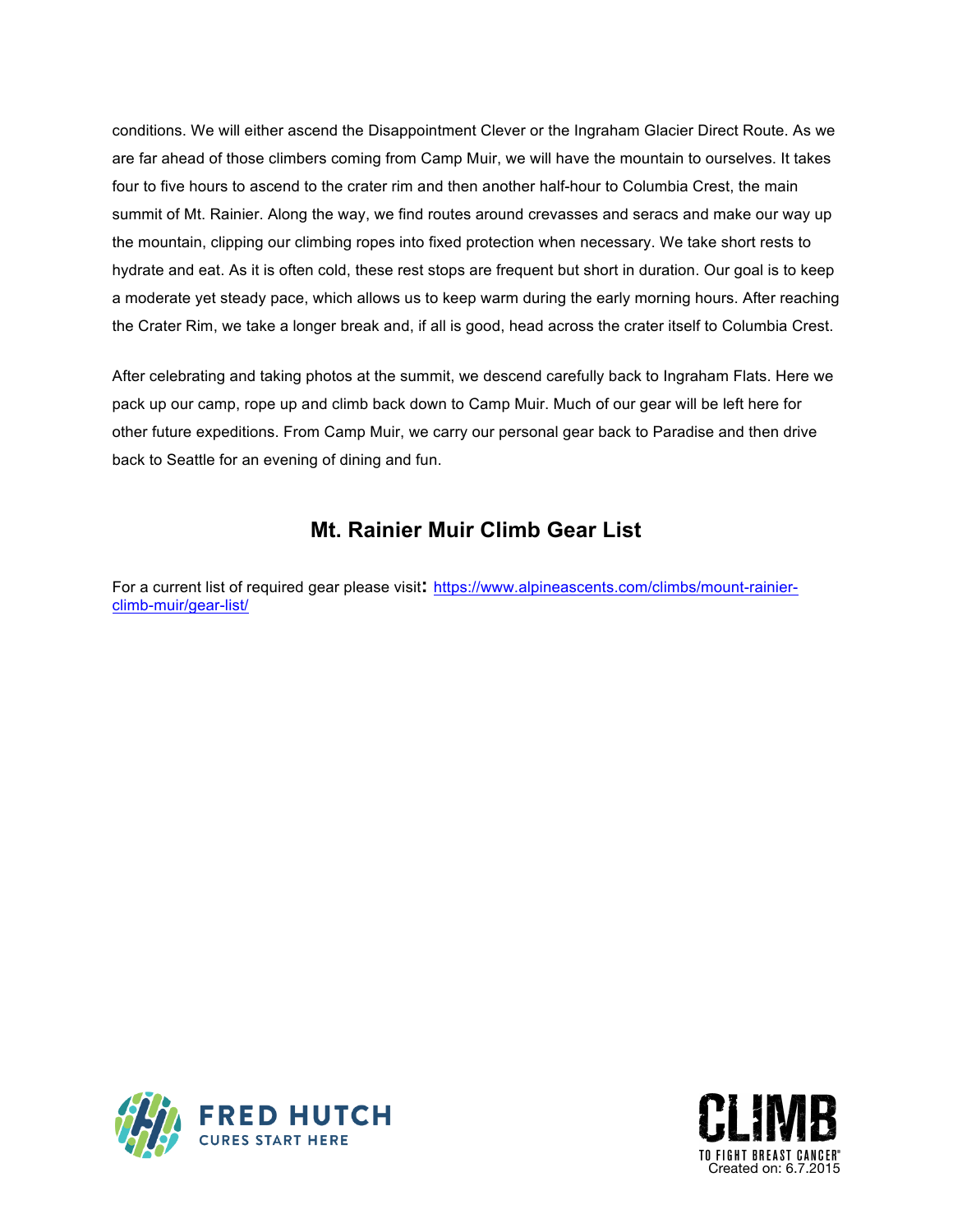### **Mt. Rainier Four-Day Climb of Emmons Glacier**

*Details below provided by AAI*

Elevation: 14,411 feet Guide Services: Alpine Ascents International Fundraising minimum for this climb: \$5,000.00 USD

#### **Overview**

Our Emmons glacier climb offers experienced alpinists a unique opportunity to climb America's most distinguished mountain via a less-traveled route. Climbing expedition-style with groups of eight climbers and four guides, we move up the mountain as a team, over a four-day period. Climbers should have prior glacier experience and the ability to carry 65 pounds. Alpine Ascents has been leading climbs via the Emmons Glacier since 1998 with an 85 percent success rate, largely due to requiring a prerequisite and offering a patient climbing approach. We look forward to having you join our team of expert guides on this extraordinary climb. **Maximum team size: eight climbers and four guides.** 

### **Climbing skill level**

This climb is open to advanced beginners. A prior glacier climb is required. (Three-Day Mt. Baker Climb or equivalent training that includes a significant glaciated ascent and a day of snow school). This is an extremely rigorous four days and being in excellent physical condition is mandatory. Please note: The guide retains the right, at any point, to determine whether a climber is sufficiently fit to continue the climb.

#### **Physical conditioning: 60 pound pack required**

In the best interest of personal safety, success and team compatibility, adequate training and excellent physical condition are required. Climbers must be able to carry an average of 60 pounds or more. Climbers need to be in excellent physical condition for both personal enjoyment and for the safety of the team. We encourage you to contact AAI so that we may assist you in developing a training program that meets your particular needs.



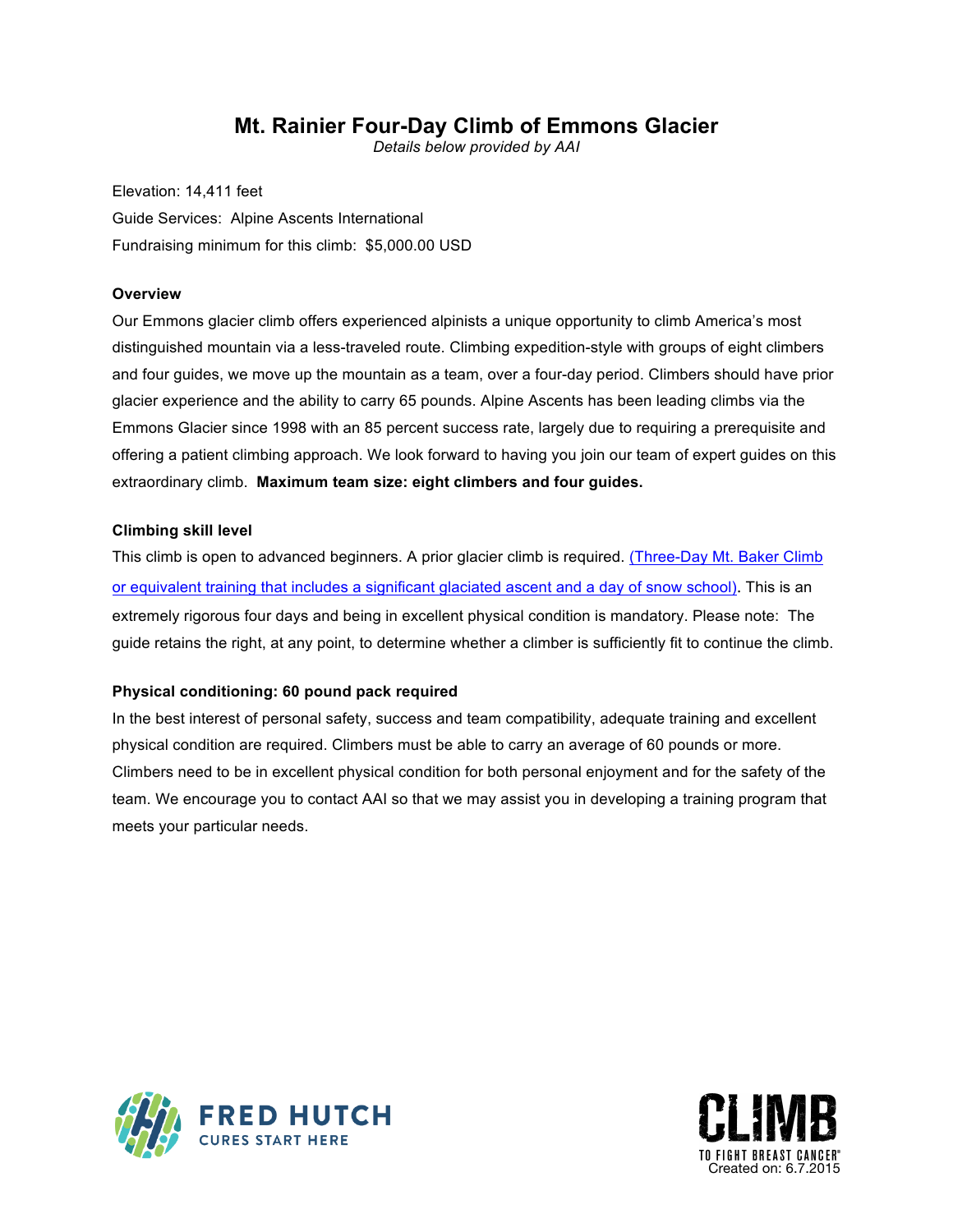# **Four-Day Emmons Glacier, Mt. Rainier Climb Itinerary**

Climbers are required to arrive in Seattle the afternoon before our trip begins for a mandatory gear check. A thorough gear check ensures everyone is fully equipped and prepared to depart the next morning. Rental gear is fitted and packed at this time.

Location: Alpine Ascents International office, Seattle **Duration: Approximately 2 hours.** 

A guide and our gear manager will give you an overview of the climb, answer all your questions and make sure you have all your equipment or rental gear necessary.

What to bring: Please bring your pack fully loaded with all required items from the gear list

**Day 1:** On the first day of the climb, we meet at the AAI office at 6 a.m., where we pack up the van and drive to Mt. Rainier. We begin at the White River Campground (4,300'). The day is spent climbing to our first camp at about 8,500 feet on the Inter Glacier, where we set camp and enjoy stunning and expansive views. This allows us to acclimatize a little and have an easy move the following day. We will review walking on snow and ice, glacier travel skills, ice axe use, and learn breathing techniques that will assist us on our ascent.

**Day 2:** Snow skills seminar. We make a short move past Camp Schurman (approx. 9,500') and establish a camp at a comfortable pace at Emmons Flats. This short day allows us to relax and get as much rest as possible before our summit attempt early the next morning.

**Day 3:** Summit day. For safety and better traveling conditions on the glacier, we begin with an early morning wake-up to get us very near the summit by sunrise. The summit climb should take nine to 12 hours depending upon the speed of the group. Our pace is moderate and leads to a spectacular summit day. Weather permitting, we will take a brief break at the summit to enjoy the view, snap photos and eat and drink to fortify ourselves for the descent back to Emmons Flats.

**Day 4:** Descend to the trailhead. We trade climbing boots for tennis shoes and drive back to Seattle for a shower and a night of dining and celebrating.

This is an extremely rigorous four days and being in strong physical condition is mandatory. One day of skills review is included in the climb. Please note, the guide retains the right, at any point, to determine whether a climber is sufficiently fit to continue the climb.